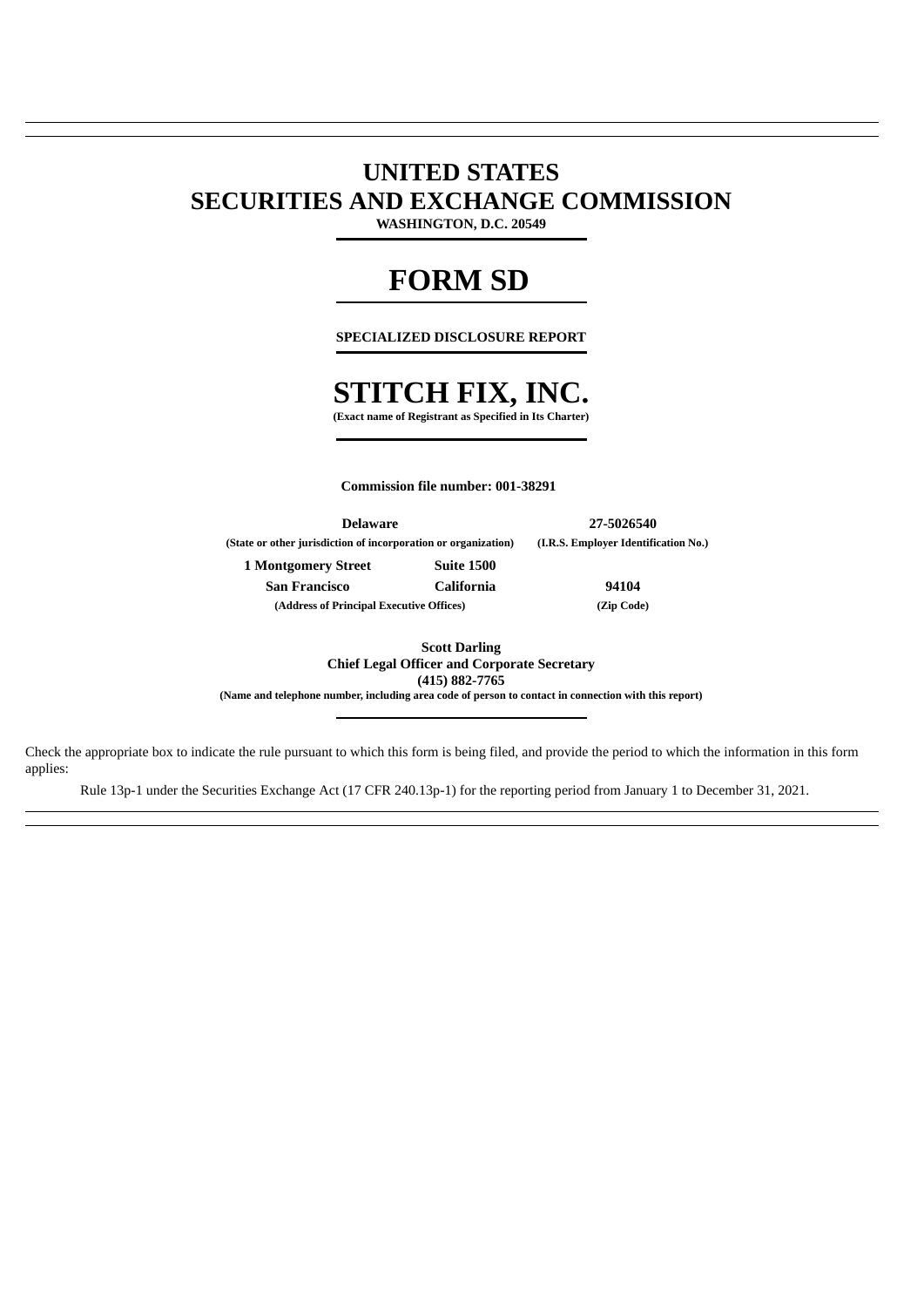### **Item 1.01 Conflict Minerals Disclosure and Report**

This Form SD of Stitch Fix, Inc. (the "Company") is filed pursuant to Rule 13p-1 promulgated under the Securities Exchange Act of 1934 for the reporting period January 1, 2021, to December 31, 2021.

This Specialized Disclosure Form ("Form SD") and the associated Conflict Minerals Report (see Exhibit 1.01 to this Form SD) are being posted to the publicly available Internet site https://investors.stitchfix.com/sec-filings upon the filing of this Form SD.

## **Item 1.02 Exhibits**

The Company's Conflict Minerals Report for the reporting period January 1, 2021, to December 31, 2021, is attached hereto as Exhibit 1.01.

## **Item 2.01 Exhibits**

1.01 Conflict [Minerals](#page-3-0) Report as required by Items 1.01 and 1.02 of this Form SD.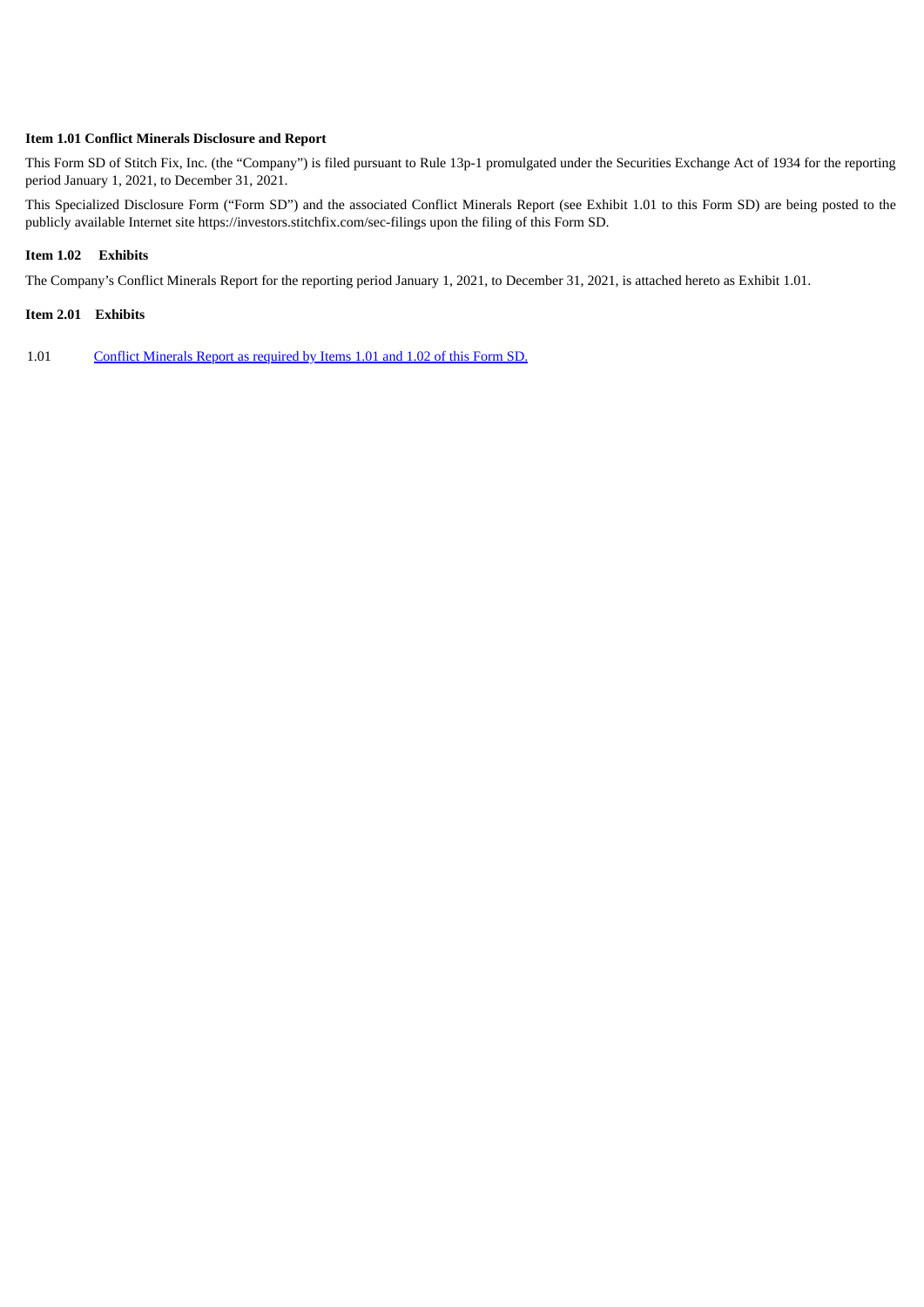# **SIGNATURES**

Pursuant to the requirements of the Securities Exchange Act of 1934, the registrant has duly caused this report to be signed on its behalf by the duly authorized undersigned.

# **THE STITCH FIX, INC.**

/s/ Scott Darling May 31, 2022

Scott Darling (Date) (Date) Chief Legal Officer and Corporate Secretary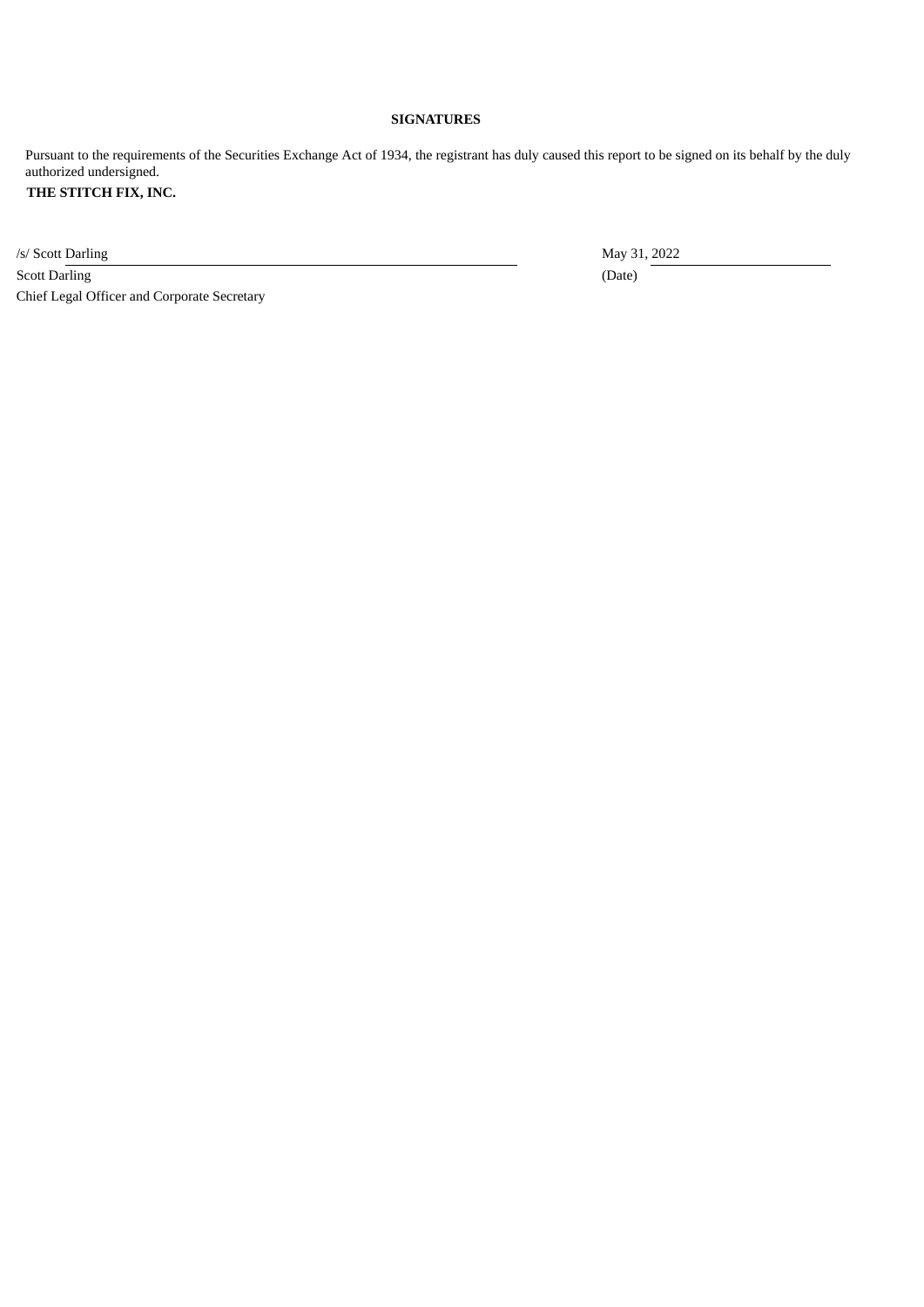#### **Conflict Minerals Report of Stitch Fix, Inc. in Accordance with Rule 13p-1 under the Securities Exchange Act of 1934**

<span id="page-3-0"></span>This is the Conflict Minerals Report of Stitch Fix, Inc. (the "Company," "we," "us," or "our") for the reporting period January 1, 2021, to December 31, 2021, in accordance with Rule 13p-1 promulgated under the Securities Exchange Act of 1934 (the "1934 Act"), as amended ("Rule 13p-1"). Please refer to Rule 13p-1, Form SD, and 1934 Act Release No. 34-67716 for definitions of terms used in this report, unless otherwise defined herein.

#### **Overview**

Stitch Fix is an online personal shopping and styling service that delivers one-to-one personalization to its clients through the combination of data science and human judgment. Since our founding in 2011, we've helped millions of women, men, and kids discover and buy what they love through personalized selections of apparel, shoes, and accessories, curated by Stitch Fix stylists and algorithms.

This report relates to Company products for which certain conflict minerals may be necessary to the functionality or production of the products that were contracted to be manufactured by us, and for which the manufacture was completed during the period from January 1, 2021, through December 31, 2021.

We believe that small amounts of the four minerals that are subject to Rule 13p-1 (tin, tantalum, tungsten, or gold, collectively "3TG") may be necessary to the functionality or production of certain products that the Company contracts to be manufactured ("In-Scope Products"). These products include apparel, such as tops and bottoms with zippers or buttons, and jewelry.

#### **Due Diligence**

We designed our due diligence measures to conform, in all material respects, to the Organisation for Economic Co-operation and Development's *Due* Diligence Guidance for Responsible Supply Chains of Minerals from Conflict-Affected and High-Risk Areas, including related supplements ("OECD Guidance"), consistent with our position as a downstream company.

The Company has established an internal management team to support supply chain due diligence, including members from our responsible sourcing, merchandising, vendor compliance, and legal teams to oversee due diligence, and we have an ethics hotline through which grievances are reported. We periodically report to senior management regarding our responsible sourcing efforts, including with respect to 3TG. We have also engaged a third-party service provider to assist us in reviewing our supply chain, conducting due diligence, and identifying risks in the supply chain.

Our vendor manual also contains a Conflict Minerals policy expressing the Company's commitment to an ethical supply chain, including the Company's goal of working with vendors that only use conflict-free minerals. The policy sets forth our expectations of vendors to:

- ensure that any 3TG in their products is conflict-free,
- require their suppliers to adopt similar policies and processes,
- establish due diligence programs to ensure conflict-free supply chains, and
- share the results of the due diligence programs with the Company.

We ask all of our vendors to acknowledge and accept our vendor manual.

To determine which products that we contract to manufacture were potentially In-Scope Products for purposes of Rule 13p-1, we conducted a survey of our merchandising team, examined product specifications, made inquiry of our vendors, and reviewed other relevant information. To determine whether we "contract to manufacture" the products as interpreted under applicable rules, we also considered the degree of influence that we had over the manufacture of the products.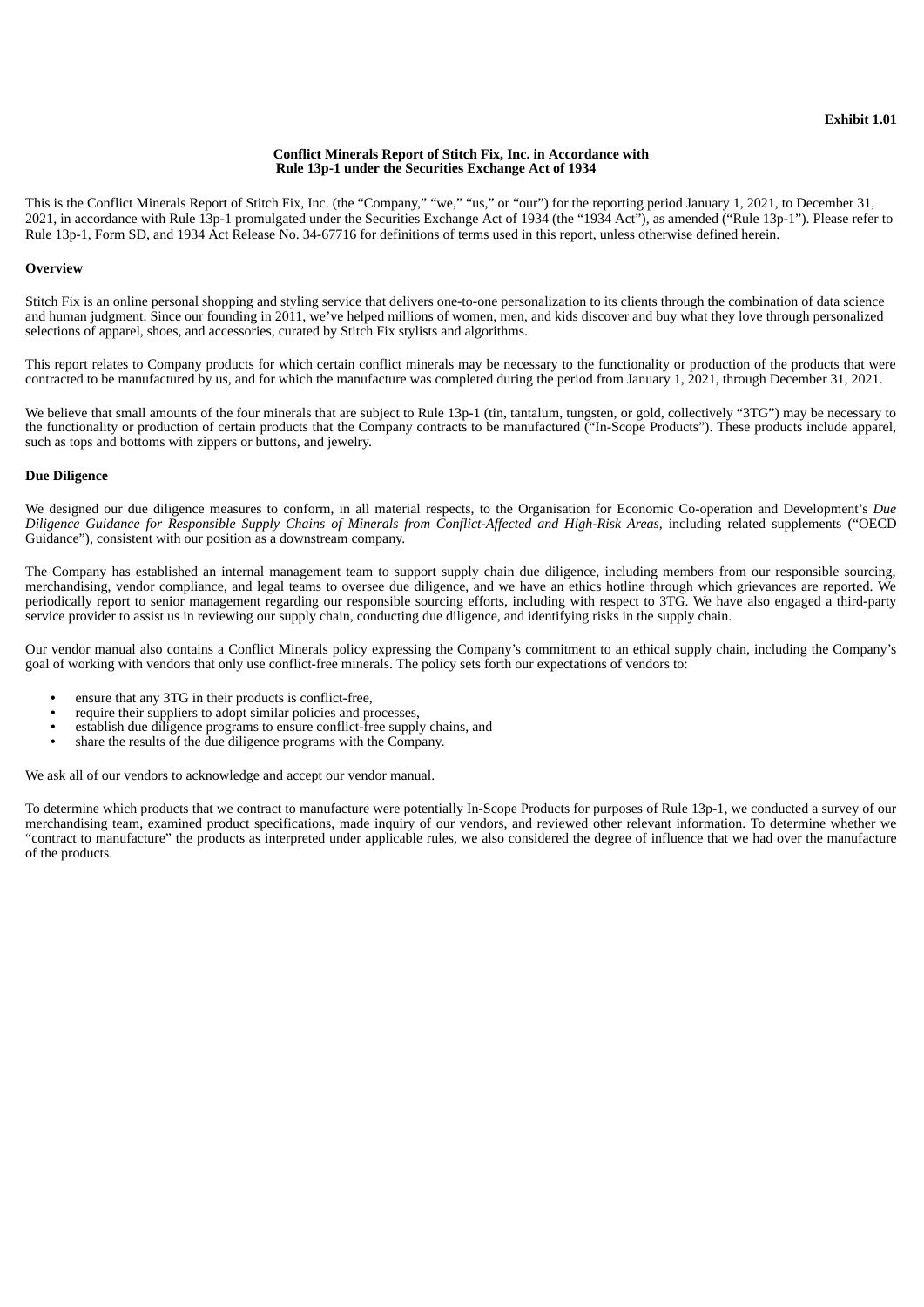As part of our review of supply chain risk, we conducted a good faith reasonable country-of-origin inquiry ("RCOI") that was reasonably designed to determine whether any of the 3TG contained in the In-Scope Products originated in the Democratic Republic of Congo or an adjoining country (a "Covered Country") or are from recycled or scrap sources. Because, as a result of the RCOI, we were unable to determine the countries of origin of all of the 3TG in our supply chain, we also performed due diligence on the source and chain of custody of the 3TG.

We do not have any direct relationships with smelters or refiners, so our due diligence was completed via communications with our vendors. There are many third parties in the supply chain between the ultimate manufacture of our In-Scope Products and the original sources of the 3TG. However, tracing these minerals to their sources is a challenge that requires us to rely on our vendors in our efforts to achieve supply chain transparency, including obtaining information regarding the origin of the 3TG. The information provided by vendors may be inaccurate or incomplete or subject to other irregularities. In addition, because of our relative location within the supply chain in relation to the actual extraction and transport of 3TG, our ability to verify the accuracy of information reported by vendors is limited.

We provided our third-party service provider with a list of vendors with which we contracted to manufacture products that are potentially In-Scope Products. Our service provider surveyed all of these vendors, distributing the latest version of the Conflict Minerals Reporting Template ("CMRT") developed by the Responsible Minerals Initiative ("RMI"). Vendors had the opportunity to share information at the company level and were required to specify the scope of their response. During the survey, the Company and our service provider provided training to vendors on use of the CMRT, sent reminders to vendors, and escalated with non-responsive vendors via direct outreach by the Company.

Upon receiving vendor responses, the Company and our service provider reviewed the data to evaluate the quality of each supplier response and to identify areas that required further classification or risk assessment. Vendors that submitted invalid forms were contacted and asked to clarify or re-submit their responses. Approximately 56% of our vendors contacted completed the CMRT.

A very small number of our vendors responded that the products they manufactured for the Company contained 3TG. Because we do not have direct relationships with smelters or refiners and do not perform or direct audits of these entities within our supply chain, we rely on information provided by third-party audit programs, such as the RMI's Responsible Minerals Assurance Process ("RMAP"). Accordingly, our service provider examined the RMI lists of smelters and refiners and determined from those lists whether the smelters and refiners identified by our vendors had been audited against a standard developed by RMAP in conformance with the OECD Guidance, including cross-recognized assessments with either the London Bullion Market Association or Responsible Jewelry Council.

The Company's Form SD and this Conflict Minerals Report, which is intended to comply with the OECD recommendation to report annually on supply chain due diligence, is available on our website at https://investors.stitchfix.com/sec-filings.

#### **Results of Due Diligence Process**

Following our RCOI and due diligence efforts, we were not able to determine with reasonable certainty all of the smelters and refiners used to process the 3TG used in In-Scope Products or all of countries of origin of 3TG used in In-Scope Products or whether the 3TG are from recycled or scrap sources.

*Identified Smelters.* We have identified on Appendix A the smelters that were identified by the responding vendors in the CMRTs provided to us in response to our request. In all cases where the vendor provided a CMRT, the information provided was not specific enough to identify the smelters that processed the 3TG in the specific In-Scope Products provided to us by the vendor, but instead included information on only on a company-wide, not a product-level. As a result, we were not able to reasonably or reliably determine which smelters identified on Appendix A actually processed the 3TG contained in the specific In-Scope Products that were provided to us by the vendor. Therefore, the list of processing smelters disclosed in Appendix A may identify more facilities than were actually used to process the 3TG contained in the In-Scope Products. Based on the RMAP audit information provided by the RMI, all the smelters identified by vendors were considered "conformant."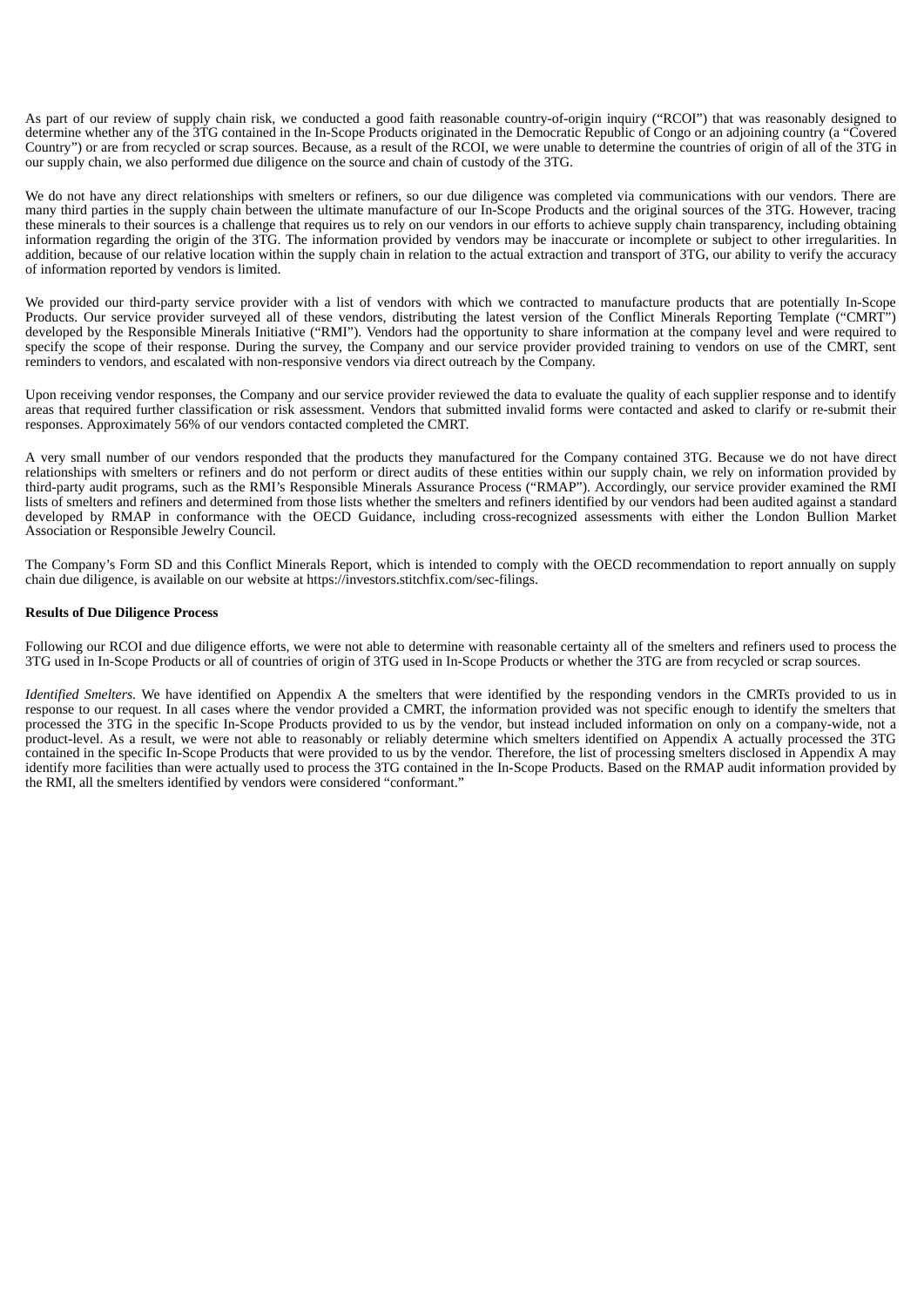*Identified Countries of Origin.* Based on information provided by vendors pursuant to the due diligence process, we do not have sufficient information to reasonably or reliably determine the countries of origin of all of the 3TG in the In-Scope Products. Based on the information that has been obtained, we have identified on Appendix A a list of potential countries of origin from which the identified smelters sourced 3TG. As with the list of smelters, all the responses were provided at the company level and, therefore, this list of countries may identify more countries of origin that were actually the source of our 3TG in our In-Scope Products.

*Efforts to Determine Mine or Location of Origin.* Our efforts to determine the mines or locations of origin with the greatest possible specificity included the use of the due diligence measures described above.

### **Steps to Mitigate Risk**

We intend to take the following steps to continue to improve our supply chain due diligence efforts in 2022 and reduce sourcing risks:

- continue to follow the due diligence process described in this report with any adjustments as appropriate;
- continue to share individual CMRT data validation results with our vendors to help them understand areas that require improvement;
- emphasize our responsible sourcing policy to our vendors;
- work with our service provider to increase responses and quality of information collected through our annual survey of vendors;
- engage with our vendors to encourage smelters and refiners in our supply chain that have not been audited under RMAP to undergo smelter or refiner audits; and
- engage with and advise non-responsive or non-compliant vendors that we will assess their future compliance.

#### *Forward-Looking Statements*

This Conflict Minerals Report contains forward-looking statements within the meaning of the federal securities laws. All statements other than statements of historical fact could be deemed forward looking, including but not limited to statements regarding Stitch Fix's efforts to reduce sourcing risks, ability to work with vendors to ensure conflict-free supply chains and products, and improve responses and quality of information collected from vendors. Words such as "expects," "anticipates," "intends," "plans," "believes" and variations of these words, and similar expressions are intended to identify such forward-looking statements. Actual results could differ materially from the forward-looking statements. These statements involve substantial risks and uncertainties, including, without limitation, risks and uncertainties associated with the progress of industry and other supply chain transparency and smelter or refiner validation programs for 3TG (including the possibility of inaccurate information, fraud and other irregularities), inadequate supplier education and knowledge, limitations related to the ability or willingness of suppliers to provide accurate, complete and detailed information and limitations on our ability to verify the accuracy or completeness of any supply chain information provided by suppliers, third-party audit programs or others, as well as those risks and uncertainties described in the filings we make with the Securities and Exchange Commission. We undertake no obligation to update any forward-looking statements made in this Conflict Minerals Report as a result of new information, future events, or otherwise, except as required by law. You should not rely upon forward-looking statements as predictions of future events. Forward-looking statements represent our *management's beliefs and assumptions only as of the date of filing of this document.*

Neither our Form SD nor this report incorporates by reference the content of any website to which we refer.